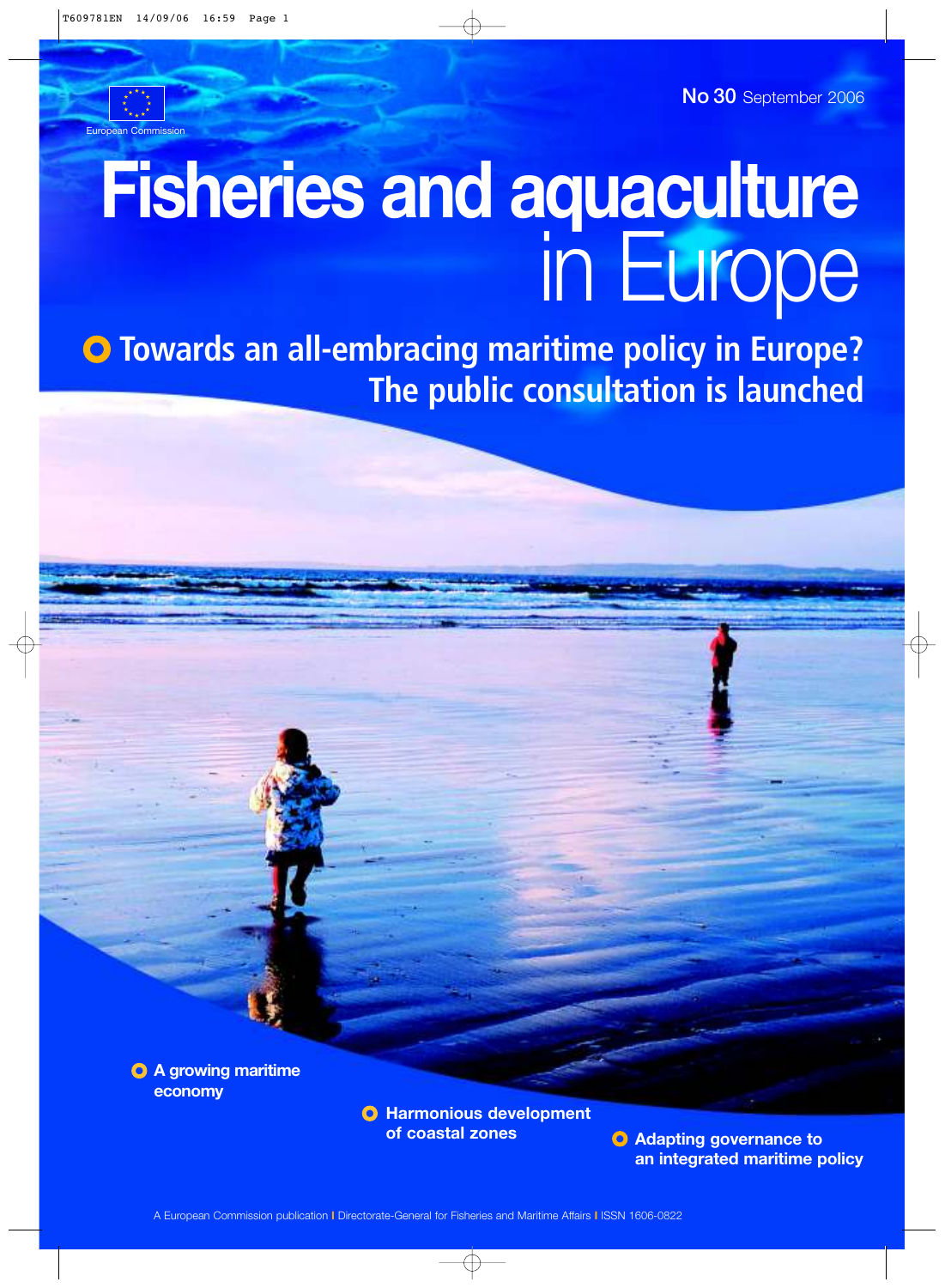- **C** Shows and exhibitions
	- **Offshore Mariculture, Malta, 11-13 October 2006** This international conference will review developments and special techniques for offshore fish farming. **> For more information:**
	- Tel: +44 1737 559 892 E-mail: enquiries@conferencebusiness.co.uk Web site: http://www.offshoremariculture.com
	- **NEAFC, annual meeting, London (UK), 13-17 November 2006** Annual meeting of the regional fisheries organisation for the northeast Atlantic and Arctic oceans.
	- **> For more information:** Tel: +44 77 88 45 70 70 E-mail: info@neafc.org Web site: http://www.neafc.org
	- **ICCAT, special meeting, Dubrovnik (Croatia), 17-26 November 2006** The regional organisation for tuna fisheries in international waters of the Atlantic and Mediterranean is convening a special meeting with the aim of establishing new multiannual management programmes for bluefin tuna and swordfish. **> For more information:**

#### Tel: +34 91 416 56 00 E-mail: info@iccat.int

Web site: http://www.iccat.int

# | Calendar In this issue

| 2       | Calendar                                                              |
|---------|-----------------------------------------------------------------------|
| 3       | <b>Editorial</b>                                                      |
| 4-12    | <b>Fact File</b>                                                      |
|         | <b>Towards an all-embracing maritime</b><br>policy in Europe?         |
|         | The public consultation is launched                                   |
| 4-5     | Towards an all-embracing maritime policy                              |
| $6 - 7$ | A growing maritime economy                                            |
| $8 - 9$ | Harmonious development<br>of coastal zones                            |
| 10      | Building knowledge of the marine<br>environment for better management |
| 11      | Adapting governance to an integrated<br>maritime policy               |
| 12      | Europe reclaims its maritime identity                                 |

#### **Note to readers**

We welcome your comments or suggestions at the following address: European Commission – Directorate-General for Fisheries and Maritime Affairs – Communication and Information Unit – Rue de la Loi/Wetstraat 200 – B-1049 Brussels or by fax to: (+ 32) 2 299 30 40 with reference to *Fisheries and aquaculture in Europe*. E-mail: fisheries-magazine@ec.europa.eu

#### **New website address**

Please note the new address of the website of fisheries: http://ec.europa.eu/fisheries/

#### **New maritime affairs site**

Don't forget to consult the new site on the Green Paper on a Future Maritime Policy for the European Union… and to submit your opinion: http://ec.europa.eu/maritimeaffairs/

#### **Correction**

As part of our report on fisheries agreements published in issue No 28, we stated that the European Union was "*the only entity in the world that publishes the fisheries agreements which it concludes with third countries.*" We have since learned that Norway also publishes its fisheries agreements, in particular on the website of the Ministry for Fisheries and Coastal Affairs: http://odin.dep.no/fkd/. Our apologies for this error.

*Fisheries and aquaculture in Europe* is a magazine published by the Directorate-General for Fisheries and Maritime Affairs of the European Commission. It is distributed free on request (see subscription coupon on page 12). *Fisheries and aquaculture in Europe* is published five times a year and it is also available on the Fisheries and Maritime Affairs DG web site: **http://ec.europa.eu/fisheries/index\_en.htm**

Editor: European Commission, Directorate-General for Fisheries and Maritime Affairs, Director-General.

Disclaimer: Whilst the Fisheries and Maritime Affairs DG is responsible for the overall production of this magazine, it is not responsible for the accuracy, content or views expressed within particular articles.

The Commission has not, save where otherwise stated, adopted or in any way approved any view appearing in this publication and statements should not be relied upon as statements of the Commission's or the Fisheries and Maritime Affairs DG's views.

The Commission does not guarantee the accuracy of the data included in this publication, nor does the Commission or any person acting on its behalf accept responsibility for any use made thereof.

© European Communities, 2006.

Reproduction is authorised provided the source is acknowledged. Photo: © Lionel Flageul

Production: Mostra – *Printed in Belgium* – Printed on recycled paper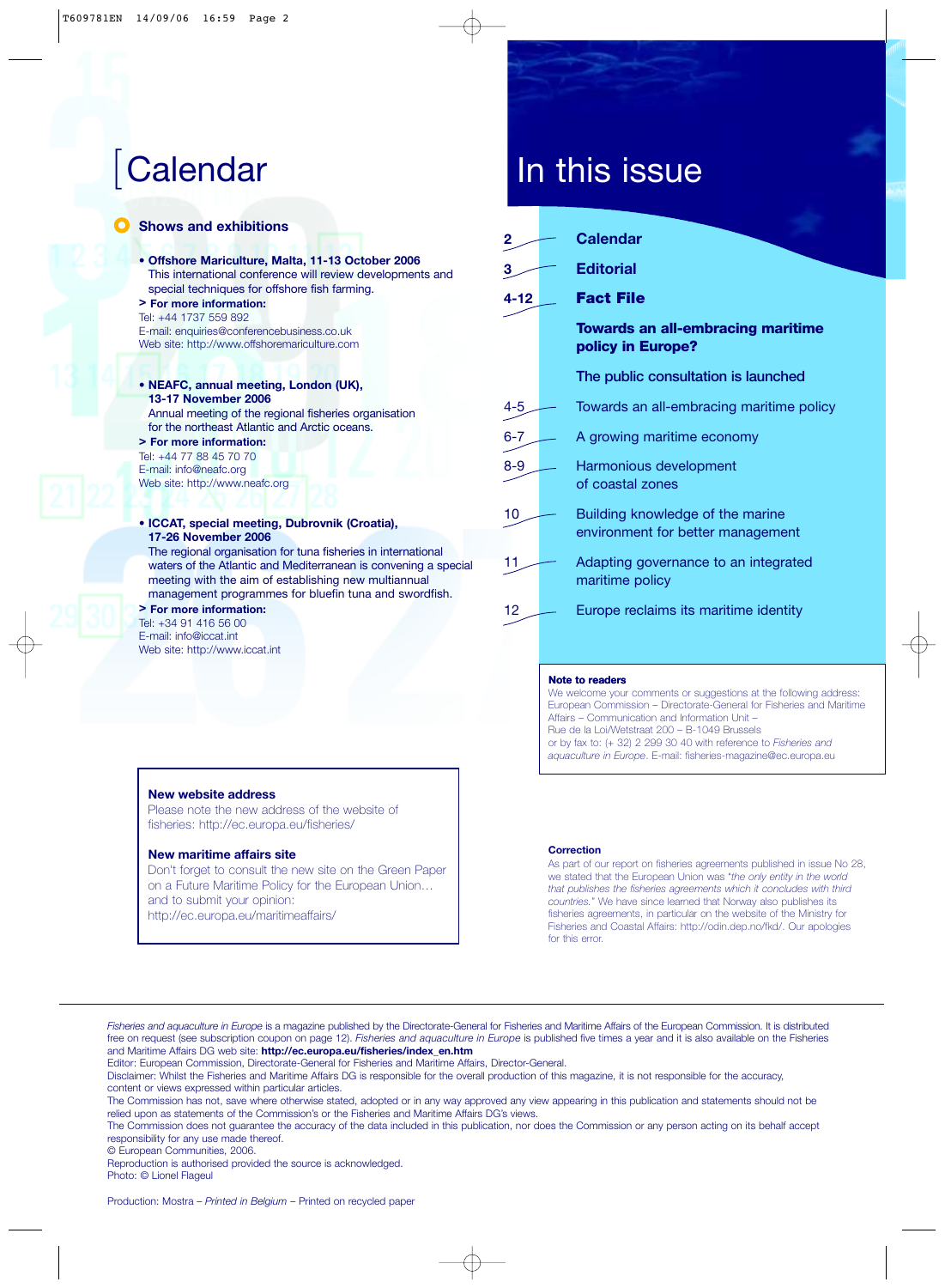#### **Dear readers,**

**I** am pleased to welcome you to this special edition of "Fishing and Aquaculture in Europe" dedicated to the Green Paper on a future Maritime Policy for the European Union.

The Green Paper, launched on 7 June last, marks the start of an extensive one-year long consultation process throughout the Union on the best way to manage our current and future relationship with the sea. As readers of this magazine, and from your own activities, you will be fully aware of the importance of the sea to our environmental, economic, social and cultural well-being.

The European Commission believes that the sea can make an even greater contribution to our prosperity and that of future generations. This, however, will depend entirely on our ability to afford the marine environment the protection it requires: development of maritime activities and environmental protection must go hand in hand. Up till now, the various European policies dealing with the sea have been handled separately. What we must now do is to explore together – and your input will be particularly precious in this exercise – how we should organise these policies to ensure that there is greater co-ordination and coherence between them so that we can make the most of our seas.

I therefore invite you to both read these pages which, I hope, will make you want to read the Green Paper itself and tell us what shape and form you would like Europe's future maritime policy to take.



Joe Borg,

European Commissioner for Fisheries and Maritime Affairs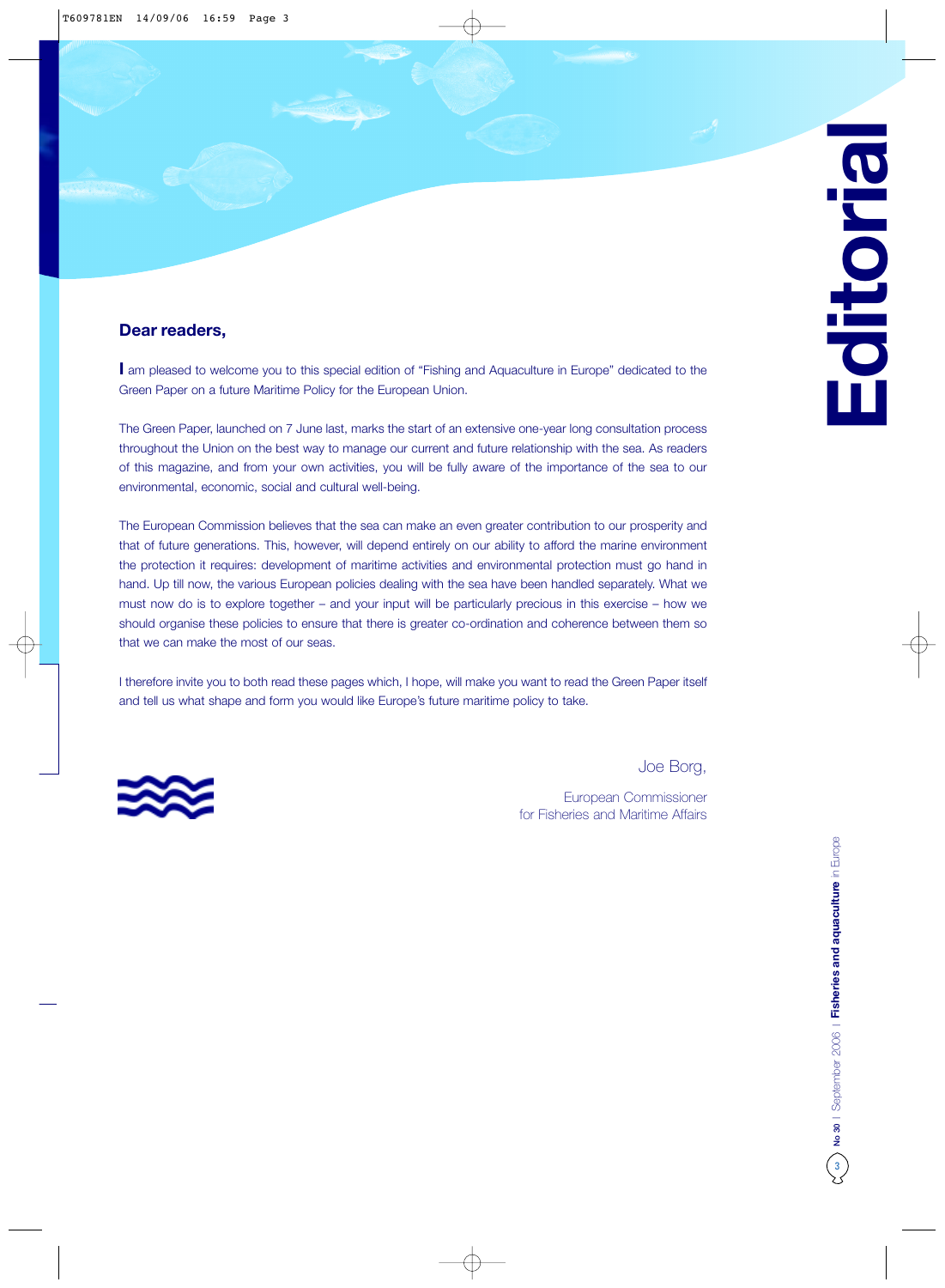

# Towards an all-embracing maritime policy

**Management of the seas and oceans, the sustainable exploitation of their immense resources and related economic activities are of crucial importance for Europe in terms of economic growth and job creation. Sustainable management implies an all-encompassing vision that integrates a wide range of policies: fisheries, transport, energy, environment, regional policy, research, tourism and so on. Indeed, the options chosen in any of these sectors inevitably have spillover effects on the others. Accordingly, the Commission set up a Task Force of the Commissioners with authority over these different matters to steer the drafting of a Green Paper. The idea is to launch a wide consultation of maritime stakeholders with the aim of identifying the broad outlines of a future integrated maritime policy for Europe.**

**Oceans** and seas cover around 70 % of the planet's surface and make up 98 % of its water. European coasts are three times as long as those of the United States and twice as long as Russia's. Twenty Member States are coastal States. The combined maritime zones of the Member States are much greater than the European Union's total land surface.

#### **Strong development potential**

Growth and jobs are priorities for Europe and obviously the economic potential of the maritime sector must be exploited. Doing so calls for a pro-active strategy.

From an economic point of view, nearly half the EU population and half its gross domestic product are concentrated in Europe's maritime regions. Economic activities related to the oceans and seas are now becoming increasingly varied. They are no longer limited to 'traditional' maritime sectors such as shipping, shipyards, ports, fisheries and aquaculture, but also include new sectors with strong growth potential, such as energy (windfarms, tidal energy and energy from currents) and submarine telecommunications. In the future, new sea bed resources are likely to be exploited: minerals, gas hydrates or new biological resources related to the development of marine biotechnology. Tourism and the many social, recreational and cultural uses of coastal zones are also likely to grow.

Paradoxically, dealing with the threats to our waters has given us considerable and recognised expertise in research, innovation and knowledge of the marine environment. Combating the depletion of fishery resources, climate change and coastal erosion are global problems, and the innovations and solutions developed in Europe can be exported to other regions of the world.

#### **Managing resources sustainably**

It is no longer possible, however, as was long the case, to view the oceans and seas as being inexhaustible by nature and capable of withstanding any and all pressure from human activity. Exploitation of the oceans and seas used to have only two limits: their immensity and our technical capacities. We are no longer under that illusion, however. There are now clear limits, whether for fishery resources, the general quality of marine ecosystems or growing competition for space on shores. Protection of resources is now a crucial condition for sustainable prosperity and the jobs in Europe provided by the oceans and seas. Ecosystem management must therefore be integrated into all maritime activities, and conflicts over use of the seas must be managed cautiously so that marine economic potential can be fully and sustainably developed.

#### **A global challenge**

One thing is clear: each activity has an impact on others and the management of problems occurring with the development of maritime activities must be global. This can be illustrated with very concrete examples.

80 % of pollution of the oceans results from land-based human activities. Consequently, problems in the oceans cannot be dealt with in isolation from terrestrial activities, and marine environmental protection must begin with environmental policies on terra firma. In particular, it is vital to keep polluting waste out of our waterways and to avoid excessive use of chemical fertilisers and pesticides in agriculture.

Similarly, offshore drilling platforms and accidents involving oil tankers can pollute the seas or shorelines and affect flora and fauna for years, with the inevitable impact on maritime activities (fisheries, tourism and so on).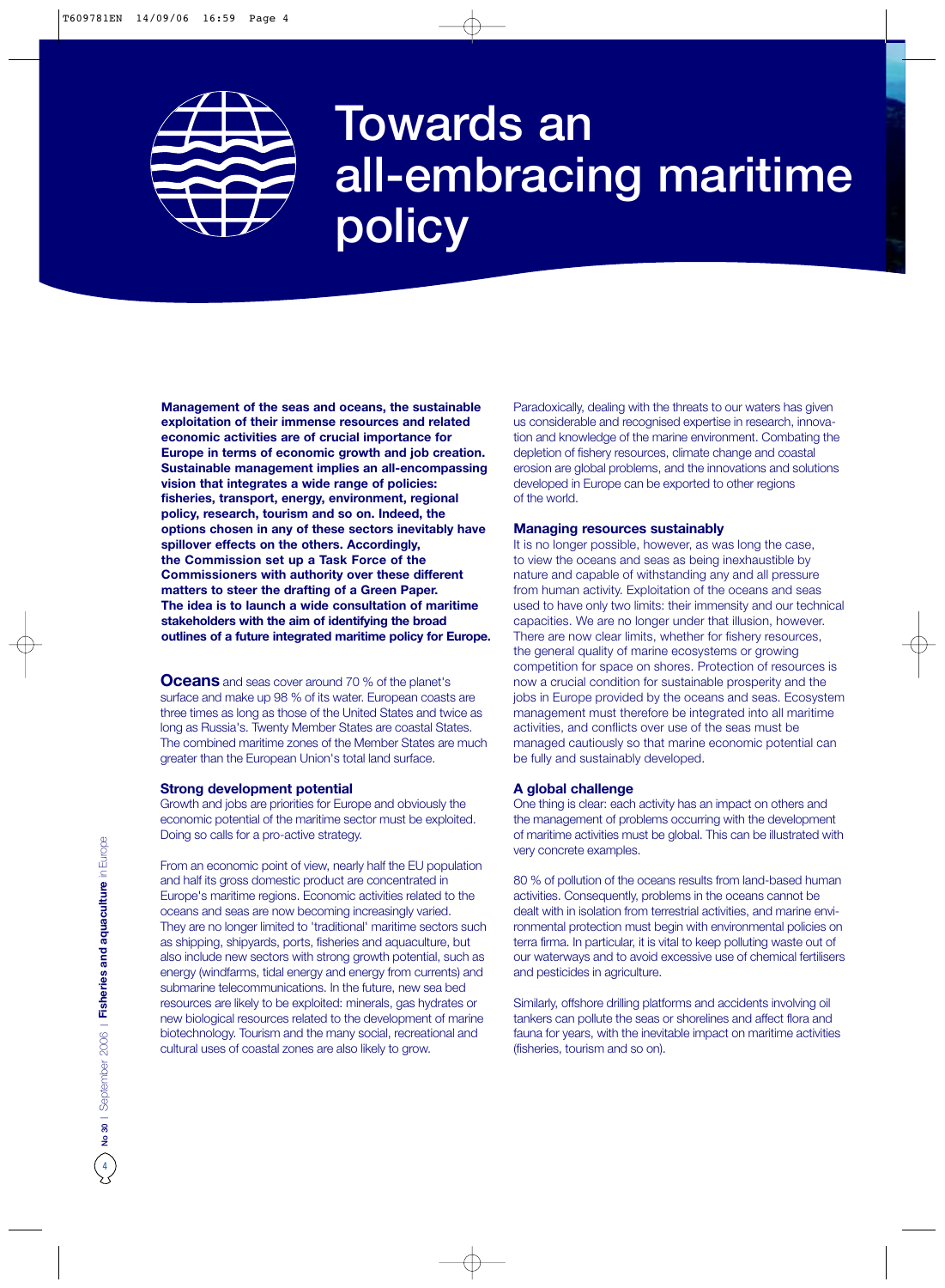The purpose of the consultation launched with the publication of the Green Paper on European maritime policy is to identify the broad outlines of a future integrated maritime policy for Europe.

The installation of offshore windfarms can cause conflicts of interests. The development of such non-polluting and renewable sources of energy is particularly important today, but will they represent a danger to the ecosystem, especially to birds? A conflict might also exist between the installation of large windfarms, coastal tourism and fisheries. Projects of this type require advance consultation of all stakeholders.

Port extensions needed to deal with growing maritime traffic – itself a source of wealth and jobs – may have an impact on the quality of the surrounding waters, on fish resources and on coastal habitats.

In contrast, the economic development of one sector can have a positive impact on others. For example, the development of tourism that does not damage the local setting and environment can create jobs and additional income, enabling the coastal communities who cannot earn enough from fishing to maintain their standard of living. The development of varied economic activities, whether in transport, tourism, fisheries, aquaculture or shipbuilding, also leads to greater occupational mobility and makes coastal zones more attractive places to live and work.

#### **Towards an all-embracing approach**

Taking all these factors into account, the Commission's Strategic Objectives for 2005-2009 state that "*there is a particular need for an all-embracing maritime policy aimed at developing a thriving maritime economy and the full potential of sea-based activity in an environmentally sustainable manner. Such a policy should be supported by excellence in marine scientific research, technology and innovation.*"

Such an all-embracing approach cannot be built through fragmented thinking. Europe's industry, environment, transport, fisheries, energy, research, regional, infrastructure and other policies are most often managed separately. The sea is an aspect of their action but there is no overview. The result may be conflicting measures that can either have a negative impact on the environment or create excessive constraints that represent an obstacle to economic development and jobs. An overly compartmentalized approach also precludes possible synergy between different maritime sectors.

That is why European Commission President José Manuel Barroso asked Commissioner Borg, charged with fisheries and maritime affairs, to "s*teer a new Maritime Policy Task Force with the aim of launching a wide consultation on a future Maritime Policy for the Union.*" The first job of the Task Force was to draw up a Green Paper on a maritime policy for the European Union. It will serve as the basis for the wide consultation of stakeholders, whose opinions will be taken into account in developing the Union's future integrated maritime policy.

In the coming months, the consultation will be organised to ensure that all concerned parties and more generally all European citizens can give their views on these important stakes. Indeed, a consultation to learn the views of all stakeholders is crucial to the development of a coherent policy.

#### **How can you participate in the consultation?**

#### **To consult the Green Paper**

- Visit the website of the Directorate-General Fisheries and Maritime Affairs: http://ec.europa.eu/maritimeaffairs
- Or request a copy at the following address: Commission européenne Direction générale de la pêche et des affaires maritimes Task force "politique maritime" B-1049 Bruxelles

#### **To submit your opinion**

- Send your comments by e-mail to: ec-maritime-green-paper@ec.europa.eu
- or by post to: Commission européenne Direction générale de la pêche et des affaires maritimes Task force "politique maritime" B-1049 Bruxelles

© Lionel Flageul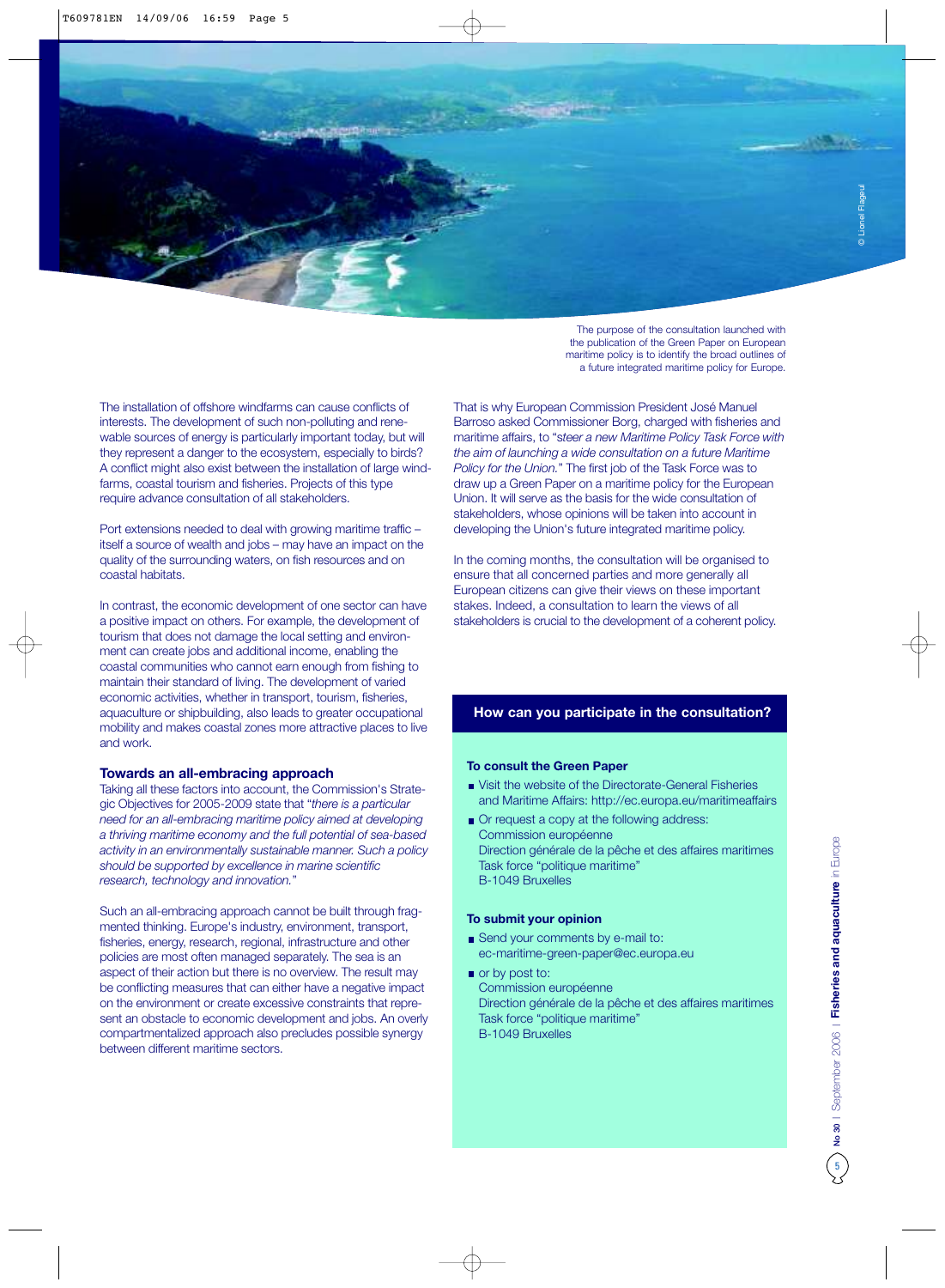# **O** A growing maritime economy

**For the European Union to maintain its dominant position in different sectors of the maritime economy, the private sector has to be able to continue expanding in a context of sustainable development, i.e. without damaging the marine environment or undermining the quality of life of coastal populations. The Green Paper describes the different initiatives the Commission is already taking and outlines ideas for the future. Opinions are welcome.**



Climate change, energy and biotechnology are three priority areas for European oceanographic research.

**The** European Union is the world's leading maritime power, thanks to the significant role played by its enterprises in numerous sectors, including shipping, shipbuilding, offshore oil and gas extraction, coastal tourism and maritime insurance.

If Europe is to keep its maritime leadership, the private sector has to act at two levels. First, it must maintain its competitiveness in these traditional sectors, with particular attention being paid to transport-related services: freight, shipbuilding, port equipment and industries are key elements that link the single market to the global economy. It must also make certain to expand into new sectors currently in a growth phase, such as cruise shipping, port management, aquaculture, renewable energy, submarine telecommunications and marine biotechnology.

While the onus is basically on private enterprises to take up this dual challenge, the public authorities have to create conditions favourable to maintaining their competitiveness over the long term. Doing so means ensuring that European players in the sea-based economy enjoy the best possible production factors. The context of sustainable development also has to be kept in mind, meaning that economic growth has to respect the marine environment and the quality of life of coastal populations.

#### **Restoring the marine environment**

A sound marine environment is the key to deriving the greatest benefit from the potential of the oceans and seas. This is an economic necessity: the sea is a resource that must be safeguarded to ensure the sustainable development of sectors whose livelihood depends on it. Many, including fisheries, aquaculture, tourism and biotechnologies, are directly dependent on the quality of the environment.

Improving the health of European seas is no small task, because the environment is under attack on a number of fronts: chemical pollution, eutrophication, biodiversity loss, oil spills, invasive species, climate change, etc.

In 2005, the European Commission set out its guidelines for restoring a quality marine environment by 2021<sup>(1)</sup>. It recommends an approach that is both integrated – to take account of the impact of each activity on the entire marine ecosystem, and regional – with the development of specific action plans for each European sea. This marine strategy will be the environmental pillar of the future European maritime policy.

This integrated approach implies co-operation between environmental and industrial policies, as well as decisionmaking processes that involve all stakeholders. In this context, protection of the marine environment can create synergy between players and become a driving force for growth. Enterprises, pushed to invest in new more environment-friendly technologies, may be able to create new development and export opportunities for themselves.

#### **Co-ordinating oceanological research**

Scientific knowledge of the marine environment is another essential factor in ensuring the economic development of seabased activities. The European Commission has already pinpointed oceanological research as a pillar of its marine strategy. It is no accident that marine science and technology constitute a priority for its research programme. But together with financing for innovative projects, specialised research needs better co-ordination to foster synergy between specialists and to enable data and findings to circulate among research institutes and policy-making centres.

Indeed, all political decisions must be based on full knowledge of the ins and outs of a given situation. The sea holds many mysteries that scientists still have to penetrate and that can well have an economic impact. Marine research therefore has to be developed and organised in a co-ordinated way.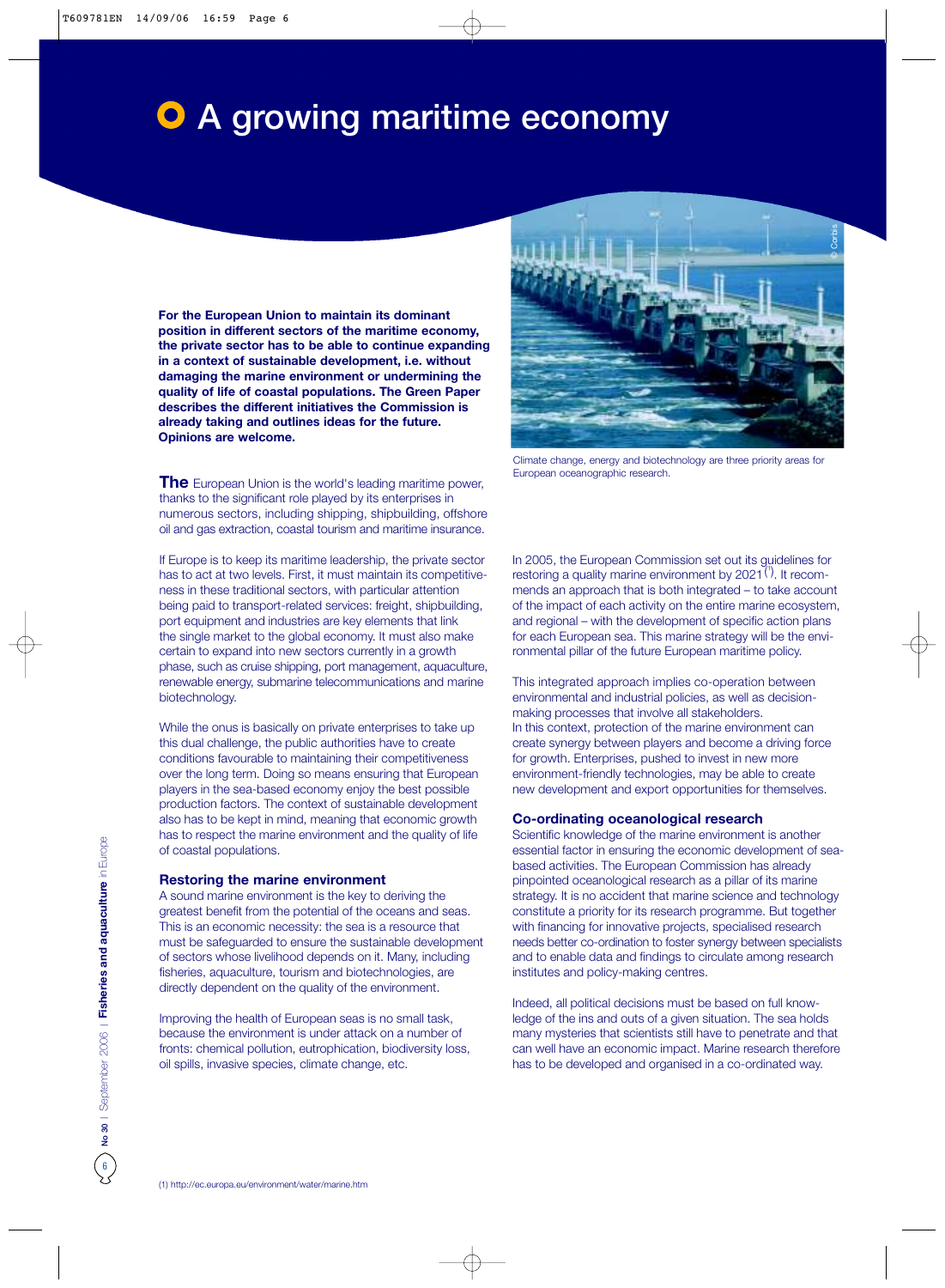The Green Paper proposes several priorities for research, including climate change. It is important to give thought now to the consequences of a mean rise in sea level, higher water temperatures, lower salinity or increasing acidity, in order to define measures to combat or adapt to such phenomena. Fisheries, coastal installations, ports and drilling platforms are on the front line here. Because while the European Union intends to pursue the global fight against climate change, it also plans to keep up its drive for technological innovation, for example on the adaptation of offshore or port installations.

Two other sectors are also highlighted: energy, where certain marine sources such as currents and tides are not being harnessed; and marine biotechnologies, which can serve the food and health sectors, for example through the development of resources such as seaweed.

#### **Raising employment levels**

Human resources are a crucial production factor. The maritime sector is currently faced with a recruitment crisis, however, particularly for seafaring crews. It nevertheless needs to be able to count on a well-trained and highly qualified workforce to ensure its competitiveness and safe working conditions. What is more, numerous port and industrial supervisory posts require experience at sea for optimal performance.

The reasons for this loss of interest stem from the isolation factor, a feeling of insecurity and unattractive salaries. The Commission identified in 2005 a number of ideas for promoting new maritime vocations.

These involve among other things the mutual recognition of maritime diplomas by all Member States, increased job mobility between different sectors, improved safety conditions on board, and the harmonisation of maritime training.

#### **Creating synergy**

Improving recruitment and maintaining competitiveness means bridging the divides between different sectors of the maritime economy. In an open and competitive economy, it is no longer possible to work in isolation without taking notice of developments in one's own sector, staying updated on innovations or keeping informed on what is going on in other countries.

It is essential that European companies working in the same sector develop clusters, or sectoral networks of maritime excellence. This openness will help them maintain their skills and reputation, mutually enhance their knowledge, promote their shared image and establish synergy vital to defending their common interests.

#### **Stabilising the regulatory framework**

Lastly, a production factor of paramount importance is the regulatory framework in which enterprises operate. The maritime sector is characterised by large investments and by the long life cycle of its products and installations. Like other sectors of the economy, it needs a stable and enduring regulatory framework. To guarantee such stability, the European Union is already at work on legislation that will establish rules for the long term.

These measures will be developed in the coming months and years. They concern, for example, the system of spatial planning for marine activities, reassessment of social regulations and many other ideas that can contribute to building a context of sustainable development for the maritime economy.



The European Union is the world's leading maritime economy thanks to its companies' top positions in shipping, shipbuilding and coastal tourism, among other sectors.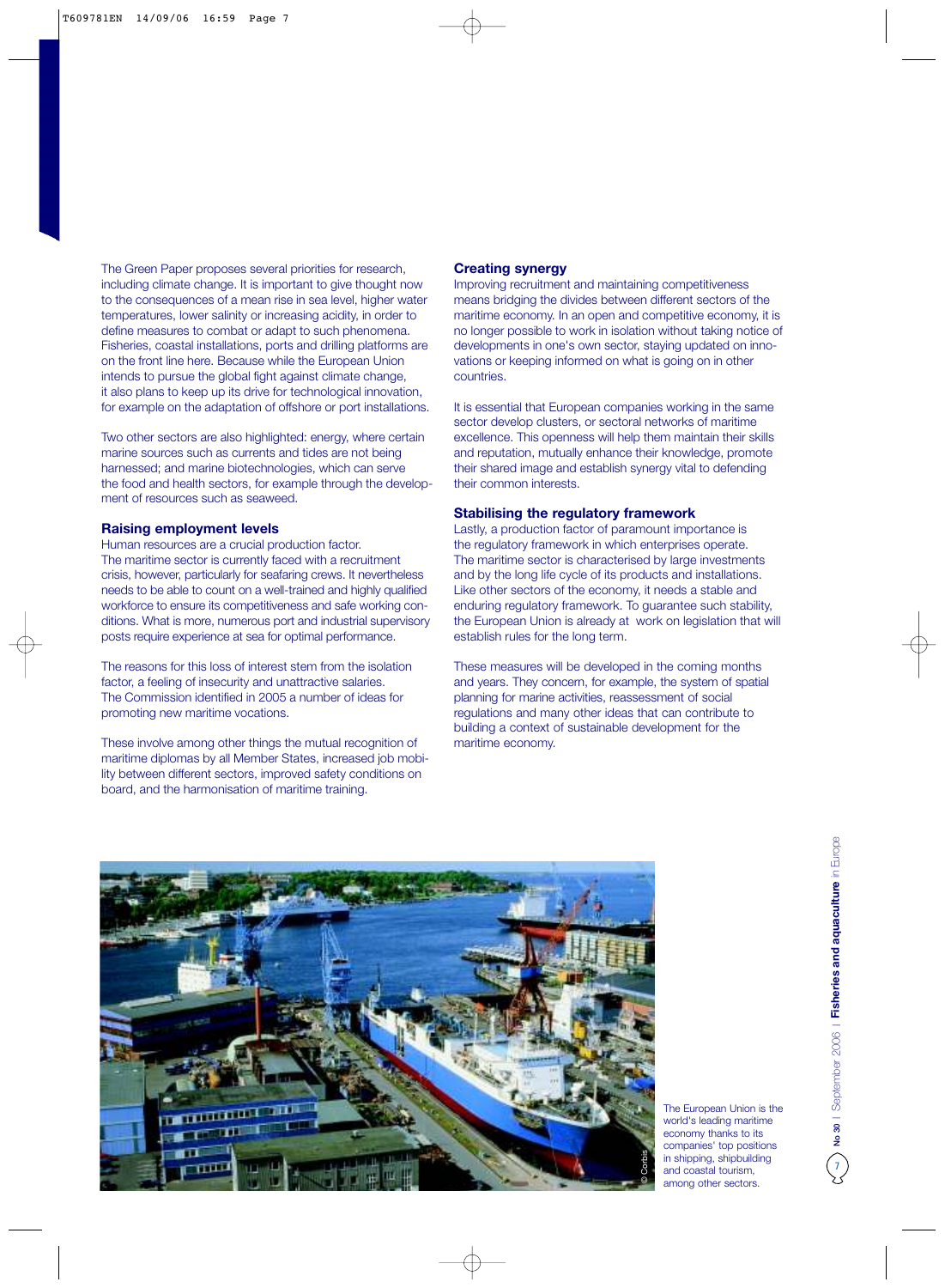# **O** Harmonious development of coastal zones

**Coastal zones, as the interface between land and sea, play a key role in the European Union's maritime policy. Defined as the strip of land up to 50 kilometres inland from the coast, these zones have to deal with risks originating offshore, such as oil slicks and coastal erosion. They also concentrate all the problems that human activities impose on the seas, such as pollution or overexploitation of resources. Coastal zones are striving today to strike a balance between demographic growth, environmental protection and the development of economic activities. The Green Paper zeroes in on these challenges for the future and identifies ideas for discussion.**

**The** inhabitants of coastal zones are at a crossroads. They are faced with a threefold challenge: safeguarding their quality of life, adapting to risks from the sea and assuming their role as interface between land and sea.

#### **Maintaining the attractiveness of coastal zones**

People no longer choose to live by the sea solely out of necessity, but also for pleasure. The coast is also a prime location for holiday resorts and retirement living. The emergence of a coastal population not engaged in active employment has given rise to a relatively recent phenomenon: the multiplication in coastal zones of sea-based leisure activities (housing, restaurants, leisure parks, cruises, water sports, etc.), a flourishing sector that extends beyond Europe's borders.

Over and above these services, however, it is difficult to define the factors that make coastal zones attractive, and especially to quantify them. Traditional socio-economic indicators are insufficient when it comes to analysing all the criteria of wellbeing or the value of the non-commercial aspects of coastal regions, such as the enjoyment of a beautiful seascape, a picturesque port or a pleasant beach.

These factors of attractiveness are important. They carry real weight in the prosperity of a region and should be taken into account in political decisions affecting environmental protection and spatial planning.

#### **Facing up to coastal risks**

While the oceans and seas fall victim to the ills caused by human activities, Europeans also have to protect themselves from dangers that come from the sea.

Climate change is already being mirrored in increasing coastal erosion and flooding. In 20 years, the annual cost of dyke building and consolidation has risen from  $\in$  2.5 to 3.2 billion. Such infrastructure spending will rise further in coming years, so it is of the essence to factor these natural risks more fully into spatial planning and public spending. The Commission recently came forward with a proposal for a Regulation on flood risk management<sup>(1)</sup>.

Other natural risks also require a response: tidal waves, which threaten European islands in the Indian and Pacific Oceans; and volcanic and seismic zones in the Mediterranean and the Atlantic. Continental Europe is not shielded from such cataclysms. Early warning systems and procedures need to be put in place in the light of the most advanced scientific findings.

Coastal zones also have to deal with dangers of a purely human nature, such as pollution caused by illegal discharges from ships and the insecurity connected with illegal activities found in border regions, such as smuggling, illegal immigration, piracy and terrorism.



Climate change is already being mirrored in increasing coastal erosion. It is of the essence to factor this natural risk more fully into spatial planning and public investments.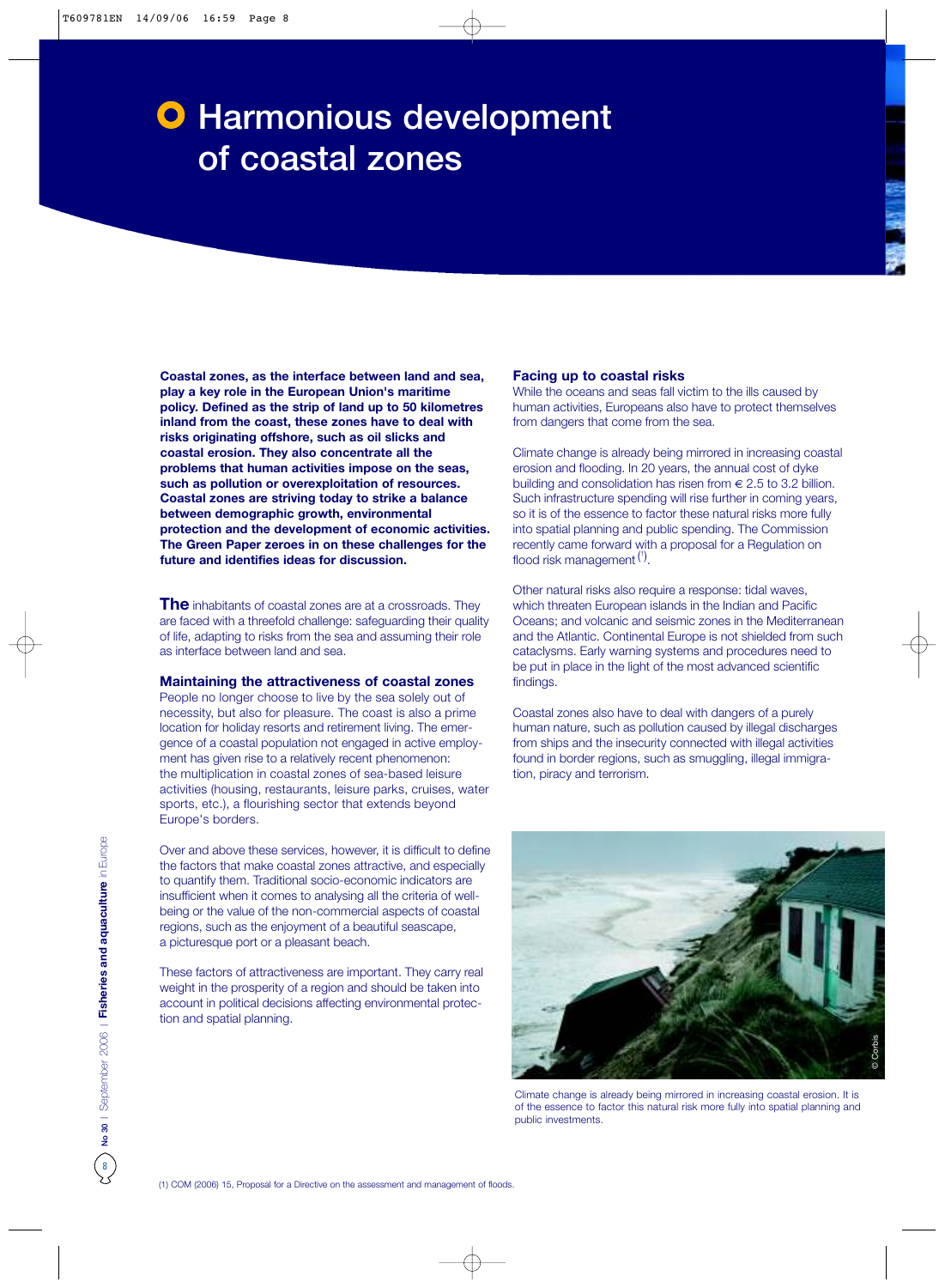

The response to these ills lies in better surveillance of European maritime areas, where freedom of navigation must be maintained. Stepped-up surveillance requires technological and human resources, harmonised rules for all the Member States and more extensive international co-operation, like that implemented for the *Container Security* Initiative between the European Union and the United States as part of the counter-terrorism effort.

#### **Developing tourism**

Tourism represents a prime development opportunity for coastal regions. What is important, though, is to develop quality tourism that can be harmoniously integrated into the social and environmental fabric of coastal areas. Along with "sun and sea", it is essential to diversify attractions by offering tourists alternatives based on cultural, nature-based or sport activities.

This would also have the advantage of reducing the concentration of tourists in one place – by prompting them to visit areas further inland – and in time – by drawing out the tourism period beyond the summer months. It is important to adapt tourism supply to demand, which is evolving towards ever briefer and more frequent stays and a more permanent presence for retired persons.

#### **Managing the land-sea interface**

There is no hermetic barrier between land and sea. One influences the other and their interactions are concentrated in coastal regions. Better planning and co-ordination are needed to reduce the impact of land-based activities on the seas.

That is the idea behind integrated coastal zone management. A European recommendation<sup>(2)</sup> adopted in 2002 encourages local and regional authorities in coastal areas to develop integrated management strategies. The aim is to bring together all coastal-zone stakeholders on a regional basis and to involve them in policy decisions that concern them. The objective of this type of management is to co-ordinate coastal activity and to forestall conflicts between different users of coastal zones and their hinterland.

Two problems illustrate the need for better management of the land-sea interface.

The first is water pollution. The majority of marine pollution originates on land, primarily from industrial discharges, untreated waste water and agricultural inputs carried to the sea by rivers. Municipalities, regions and Member States must multiply the effort being put into halting this form of pollution.

The second is port development. Along with their logistic role, ports are also residential and tourist centres. With the development of water transport being promoted by the European Union, European port capacity is destined to increase. That will inevitably give rise to competition for space, particularly in terms of the preservation of nature reserves. The Green Paper consequently opens for discussion the question of the best way to guarantee the necessary sustainable development of European ports.

In certain regions, such as Schleswig-Holstein in Germany, the complexity of land-sea interaction has prompted economic actors to form clusters. Their role is to co-ordinate and plan their activities in such a way as to ensure that development takes place in harmony with the marine environment.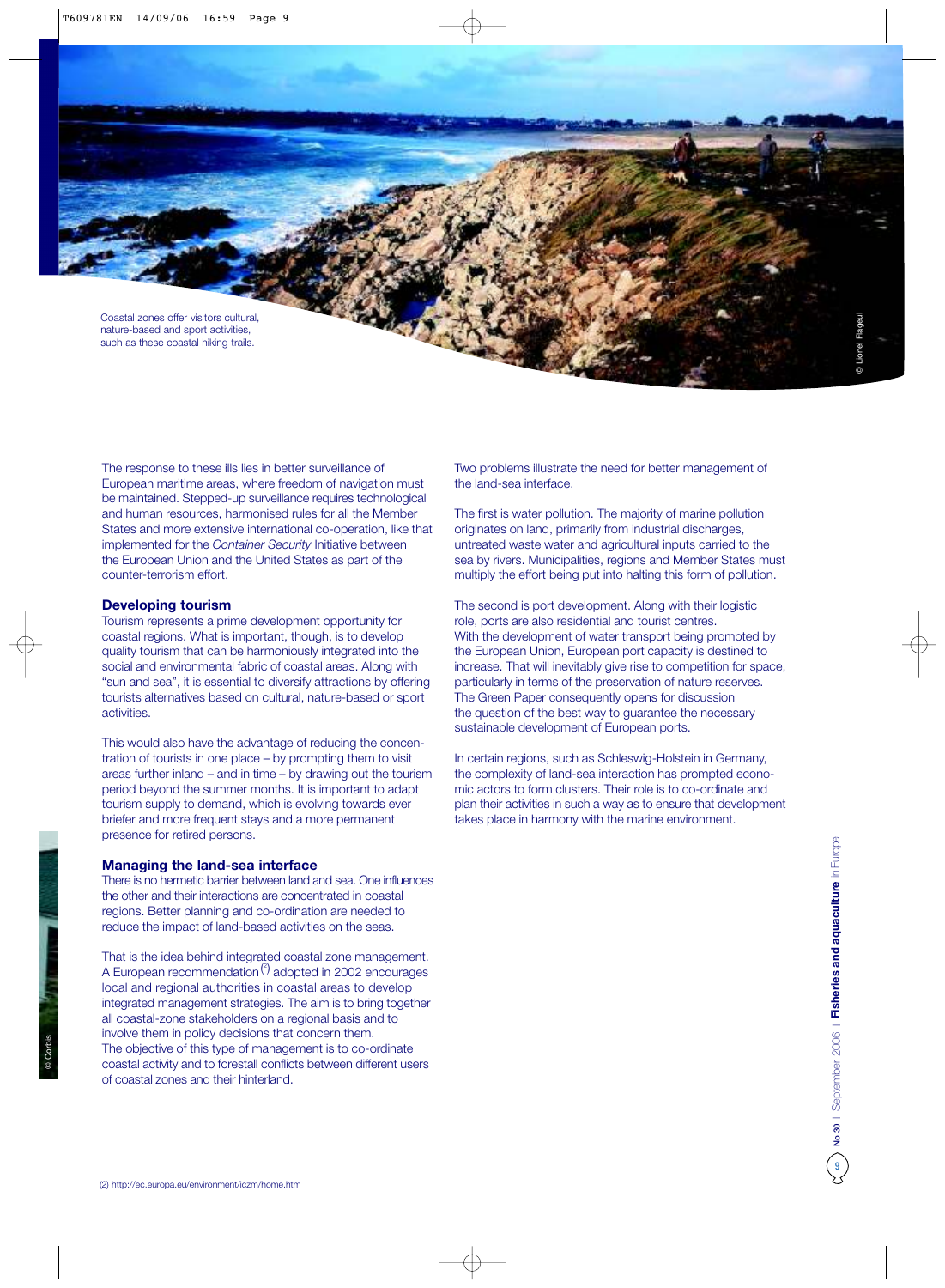# **O** Building knowledge of the marine environment for better management

**An integrated maritime policy requires reliable data that give better understanding of the impact of human activities at sea, to enable their sustainable development. The Green Paper outlines the tools needed for integrated management of our relations with the oceans and seas. It contains proposals on the type of data needed to build our knowledge of the marine environment and to control the impact of human activities, and on how to collect, analyse and exploit such data. It also discusses ideas for the maritime spatial planning system that should be developed as a management tool for the public authorities and enterprises.**

**To** take informed decisions for a maritime or coastal zone (e.g. the building of windfarm installations, enlargement of port infrastructure or construction of housing), the public authorities need comprehensive data on factors as varied as the ecosystem, fishery resources, transport, the local economy and the like. Good comprehensive data are also vital to economic players. At present, the problem, however, is that data collection, management and use are still highly fragmented.

#### **A European network**

That is why the Green Paper proposes the creation of a European marine observation and data network. The idea is to improve systematic observation, information exchange and access to data. The network would also help to integrate existing but fragmented initiatives and to facilitate integrated analysis of data from various sources.

The data collected could also be used for the creation of a European Atlas of the Seas that would include data on ecosystems, habitat, adverse environmental impacts, transport, etc.

Concretely, the network should have a permanent secretariat with scientific and information technology competence. It will require access to data existing at different levels: regional, national and European (such as data compiled under the Common Fisheries Policy or through research programmes).

#### **Detecting vessel movements**

Better data and more modern technologies are also vital for the monitoring of economic and transport activities.

Real-time detection of vessel movements, for example, needs to be improved. Doing so would contribute not only to navigational safety, but would also facilitate the detection of illegal activities such as smuggling, trafficking, unregulated fishing, illegal discharges from ships or even terrorist activities.



Real-time detection of vessel movements needs to be improved, both for navigational safety and to uncover illegal activities.

Vessel tracking systems already exist, with variable capacities for data exchange and different levels of co-ordination. The idea here would be to step up collaboration and information sharing so as to obtain the most accurate and comprehensive picture of traffic along Europe's coasts.

#### **A spatial planning system for maritime activities**

The increase in maritime activities intensifies competition between different uses of the sea. Without some form of indicative planning, policy and economic decisions will be very difficult. The Green Paper proposes the creation of a spatial planning system for maritime activities at European level. Such a system would help ensure consistent decisions for all issues that extend beyond Member State level (e.g. the preservation of an ecosystem shared by several countries, the laying of a pipeline, navigation routes in European waters, etc.).

Some Member States already have experience in the field. It will be important to study and take as models those practices that have given the best results, particularly on the consultation of stakeholders and the tools required to steer such a spatial planning system. Beyond the Union's borders, Canada and Australia have also already implemented such systems and lessons can be learned from their experience. A wide debate is a prerequisite to the design and introduction of such a tool.

Better knowledge, better understanding, better detection and better planning: these are the objectives of the tools proposed by the Green Paper to improve the management of our relations with the oceans and seas.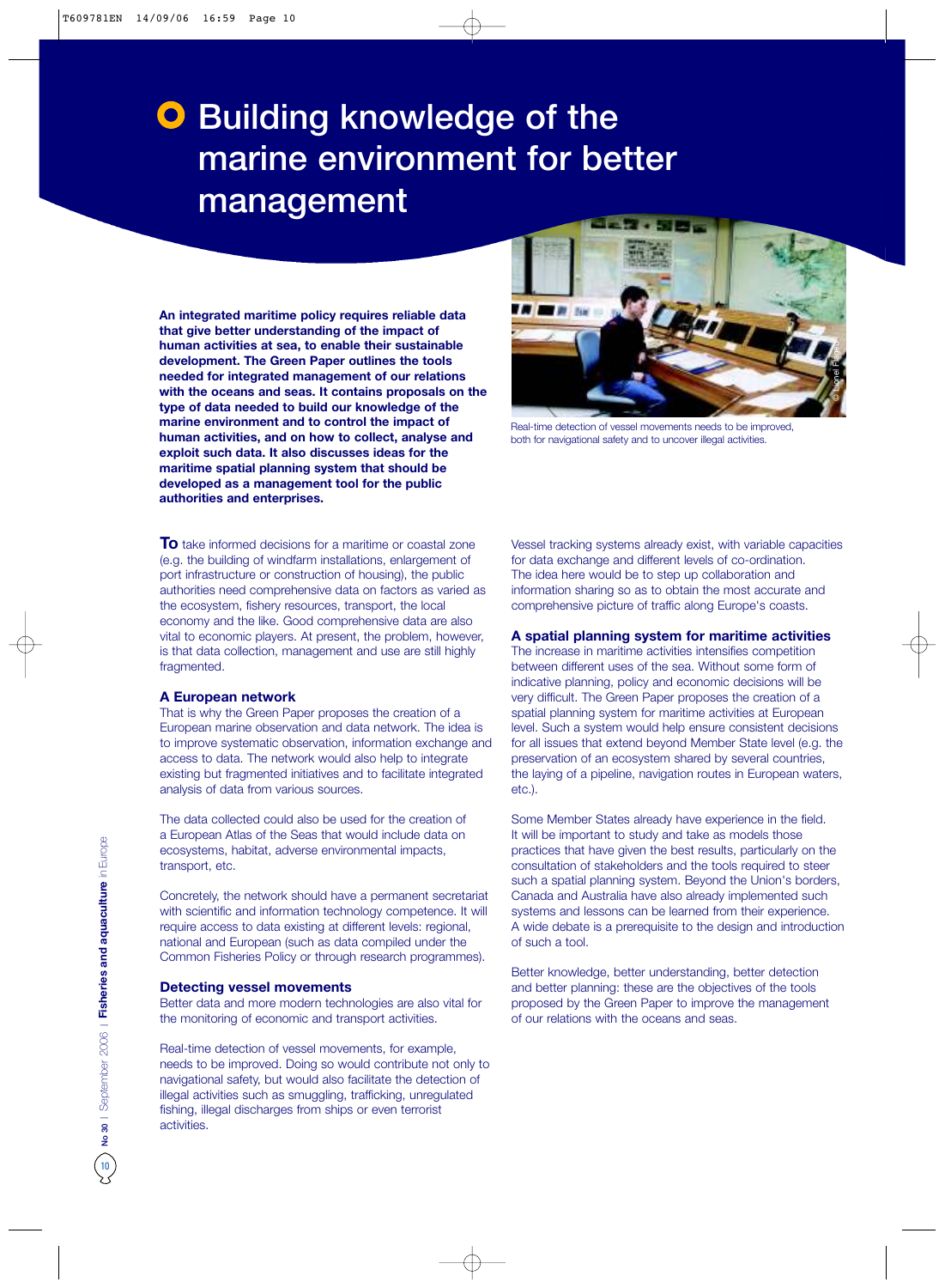# **O** Adapting governance to an integrated maritime policy

**The development and implementation of an integrated maritime policy requires closer collaboration and the creation of co-ordination tools in the European institutions, notably between different sectoral policies. There also needs to be a debate on the way Europe can carry weight in the international arena, in a field where problems are often global. Without pinpointing the practical arrangements under which such governance should take shape, the Green Paper does put forward a number of general principles.** 

**The** first is that all decisions must be based on the best technical and scientific advice. This is vital given the diversity of the sectors concerned, the interaction between sectors and the complexity of the relationships involved. Second, all stakeholders concerned by a problem should be consulted. And third, in the European institutions, decision-making should be subject to strong co-ordination to ensure coherence across sectors. Any institutional changes needed to strengthen co-ordination should be identified. Maritime policy also needs to be steered via target setting and permanent performance assessment.

#### **Adapting processes in the EU**

To attain these objectives, the EU can rely on existing institutions and bodies in the different sectors. It would nevertheless be interesting to set up a co-ordination body for contacts between these different institutions and bodies. An example of a structure of this type can be found in the United Nations, namely the "UN-Oceans" office, created to provide better co-ordination for ocean policies in 12 UN organisations.

The Council of Ministers and the European Parliament are also expected to adapt the internal organisation of their work on oceans and seas to take account of the need for an allencompassing approach to these issues. The Green Paper also launches the idea of an annual conference on best practice in maritime governance, bringing together the different Member States and all stakeholders.

Contrasting geographic realities in the Union are another important consideration. While a European maritime policy requires a common approach, its practical implementation will have to take local realities into account. Actions cannot be identical across the Baltic, the Mediterranean, the Atlantic Ocean, the North Sea and European overseas territories.

#### **Better surveillance of European waters and coasts**

The surveillance and security of territorial waters and exclusive economic zones (EEZs) involve numerous government functions: coast guard, customs, search and rescue, police,

border control, fisheries inspection and environmental controls. The degree of integration of such functions varies from one Member State to the next.

A move towards more co-ordination between these activities and among Member States could make for greater efficiency. As is the case on land, the trend on the seas seems to be the creation of a "common European space" governed by the same rules on security, environmental protection and border control.

The integration of all monitoring and security functions also has the advantage of creating economies of scale with considerable financial impact by avoiding the duplication of certain tools (vessels, aircraft, helicopters, detection tools and so on). Depending on needs, a single vessel could be used by different specialised services, for example, to detect or combat pollution at sea, and at another time to pinpoint illegal fishing activity or trafficking in human beings. When economies of scale for Member State budgets are possible at national level, they could be that much greater by extending co-operation to the European level.

#### **International rules**

Finally, the Green Paper raises the question of international relations. Many problems linked to the oceans and seas go beyond the Union's borders: climate change, protection of the marine environment and biodiversity, transport, etc. So it is important for Europe to defend the ideas it develops on maritime policy in the international arena. Where new international rules seem necessary, the EU must use all its weight to see to it that they are adopted. And if some countries seem less aware of the need to apply common international rules, the EU must be able to use its external policy to encourage them to do so, in order to promote the maritime interests of Europeans.

On governance, as on all the issues raised in the Green Paper, the idea is to obtain the most complete picture of the situation, to launch ideas for action and to prompt a debate. The problem of governance in the EU and at international level will doubtless have a prominent role in that debate.